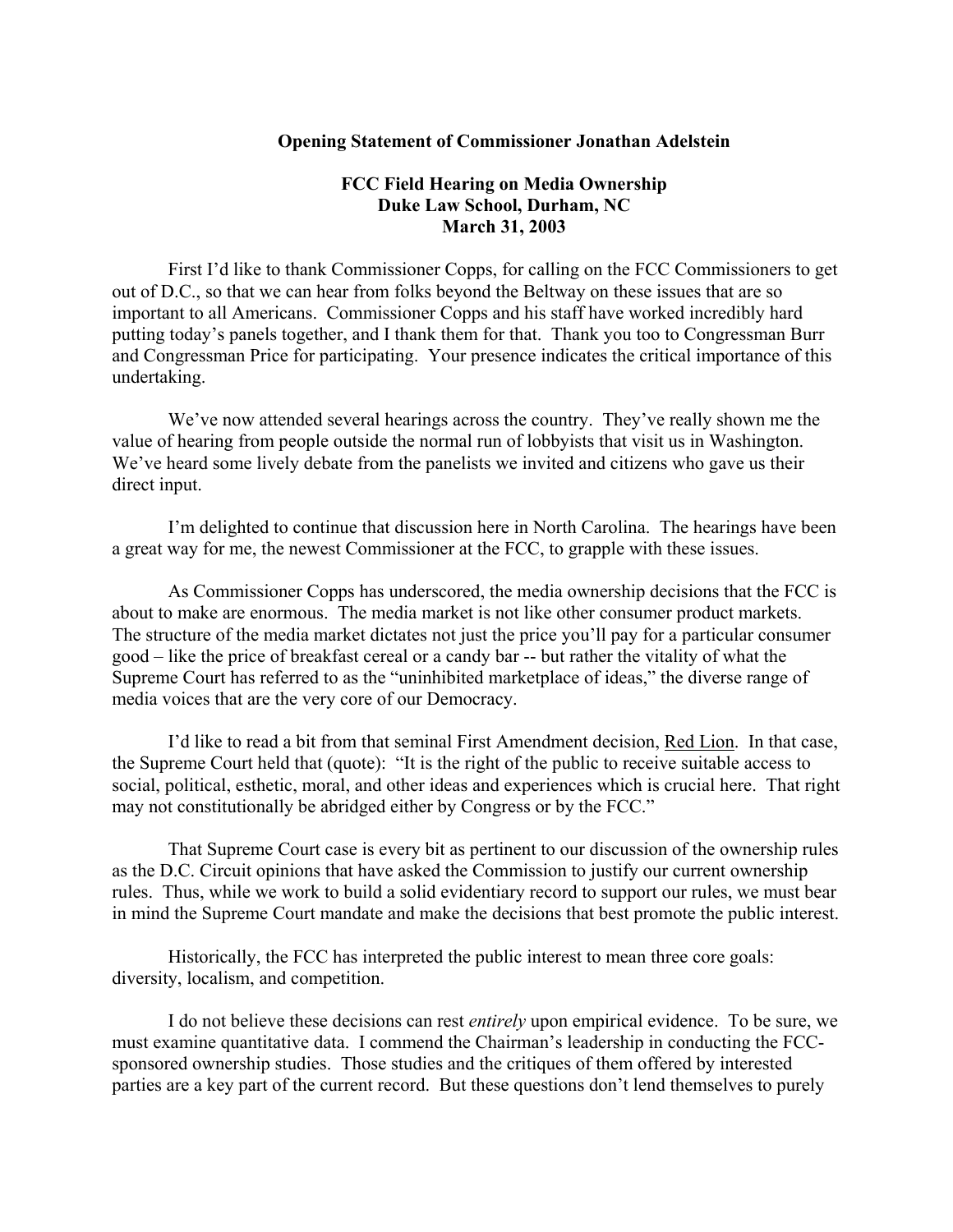quantitative answers. We need to hear about your experiences as participants in the media marketplace.

Government rulemaking inherently involves predictive judgments, as does traditional antitrust analysis. Those predictive judgments must be rooted in a solid evidentiary record, but our decisions are not science. The questions before us do not lend themselves to mathematical proofs.

We must not allow the structure of the industries that distribute ideas and creative products to limit the voices that can be heard in this country and in each of our communities. We need to structure our ownership rules so they best promote competition, localism, and diversity. Our task is daunting. It's made even more so given the short time frame in which we must make these decisions – the Chairman recently stated he wants this proceeding wrapped up by June 2.

The FCC must proceed with enormous caution as we reconsider our existing rules. One need only look to the experience in the radio industry to see how quickly a change in rules can affect the face of an industry.

The 1996 Telecommunications Act loosened radio ownership rules, prompting an unprecedented wave of consolidation in the radio industry. The Act entirely eliminated a cap on the number of radio stations a single company can own nationwide. It also relaxed local ownership limits, allowing a single owner to control up to eight stations in the nations' largest markets. What was the result?

 In the first year after the Act passed, more than 2100 of the approximately 11,000 radio stations in the U.S. changed hands. And most of these stations were sold to companies that already owned radio stations – many of them former competitors in exactly the same markets. In the six years since the adoption of the 1996 Act, the number of radio owners in the United States declined by 34 percent as existing owners merged, even though the number of commercial radio stations increased by 5.4 percent. In 1996, the two largest radio group owners consisted of fewer than 65 radio stations. Six years later, the largest radio group owns about 1,200 radio stations.

 I've compared the experience of the radio industry to the canary in the coal mine. Miners would send a canary down first to see if it survived before they dared to enter. We better examine the health of this canary very carefully before we take any steps that might lead to consolidation in other media outlets.

Consolidation can have good effects. In radio, as in other sectors, economies of scale can lead to services that would not otherwise be possible. But consolidation also carries risks. One risk of consolidation to the public interest is the loss of localism, the degree to which news and information is relevant to, and programming is appropriate for, a particular community. Programming that serves the unique needs of local communities by definition varies from community to community. Consolidation, on the other hand, often leads to the homogenization of programming. Another risk of consolidation is the loss of a diverse array of voices and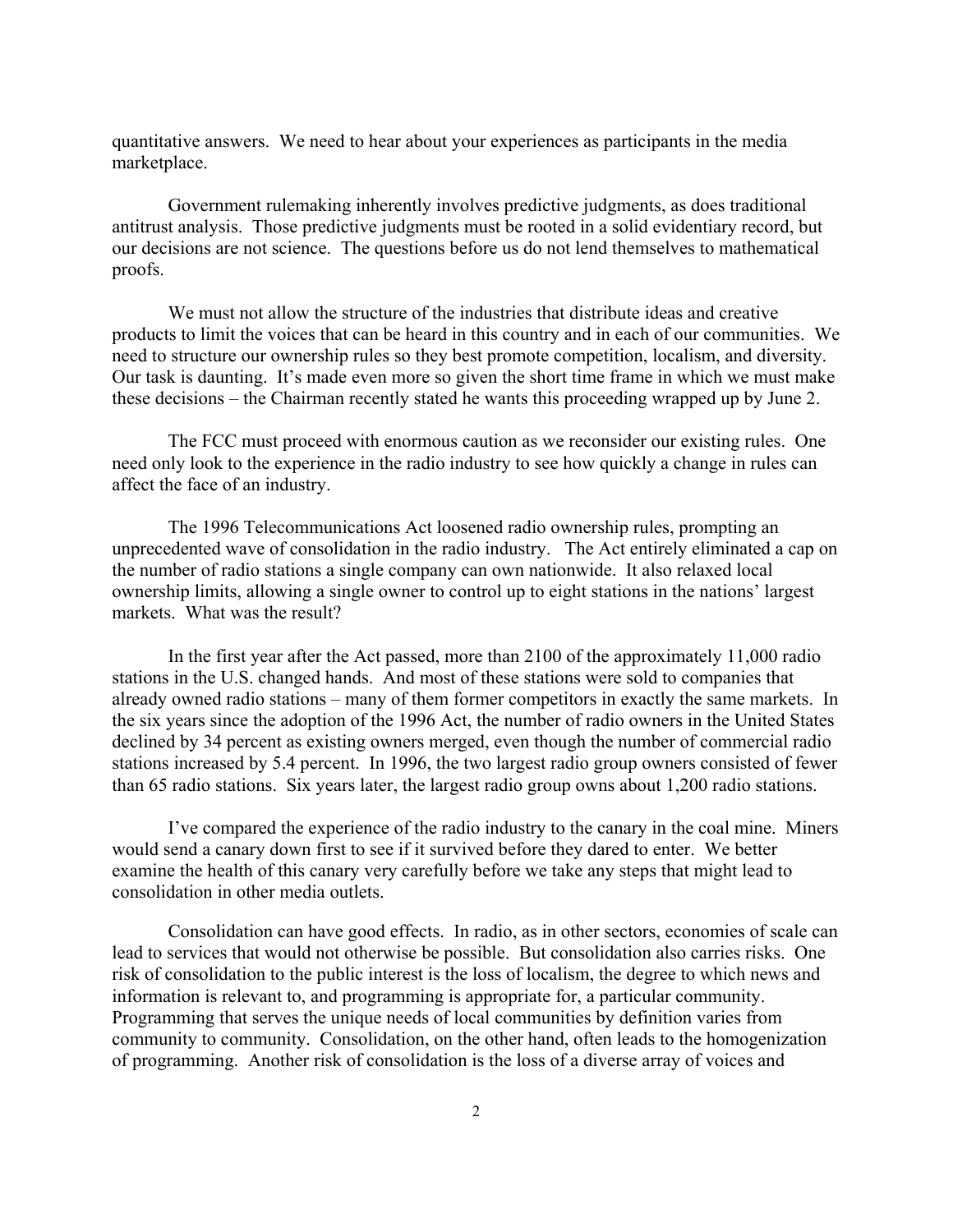viewpoints over our airwaves. Diverse views fuel our public debate and strengthen our democracy.

One rule I'd like to speak briefly about is the newspaper-broadcast cross-ownership rule, which essentially prohibits one company from owning both a newspaper and television station (or radio station) in the same metropolitan area. As with the radio market, we've had a preview of things to come should that ownership rule be relaxed. There are twenty-six markets across the country where cross-ownership already exists. Many of these combinations date back to a time before the FCC adopted its cross-ownership prohibition in 1975 and were allowed to continue under the Commission's "grandfather clause."

Proponents of eliminating the newspaper-broadcast rule have argued that crossownership encourages quality. They recognize that a town's newspaper plays a central role in distributing local news and information. The news departments of local newspapers generally have the greatest resources, largest number of reporters, and strongest expertise of any news operation in town and cite the benefits of combining those strengths with broadcast newsrooms.

A recent study by the Project for Excellence in Journalism, a research institute affiliated with the Columbia University School of Journalism, examined this argument and found some evidence to support it in existing cross-ownership situations in six cities, in terms of the quality of newscasts produced by stations co-owned with local newspapers.

I read the study with great interest and continue to explore these issues. What are the implications of this study for our examination of the rule? Do the purported benefits of allowing cross-ownership vary with the size of the market? With the number of local newspapers? How do any benefits weigh against the potential loss of a unique and strong community voice?

Nielson research shows that most people receive their local news and information from newspapers and television. What, if any, are the effects of cross-ownership on the views expressed in newspapers and on television news?

The Project for Excellence in Journalism made other findings concerning the relationship between the ownership structure of the media market and the characteristics of newscasts, ratings, and quality. The study concluded that "the question of media ownership is more complex than some advocates on both sides of the deregulatory debate imagine." Given the complexity of these issues, we can't hear enough debate.

 I view this forum as yet another important step in our record-building efforts. It's been noted that we have over 15,000 comments on the record in this proceeding, a huge number by FCC standards. But there are 250 *million* people in this country, and all of them are affected by this. Today is part of an effort, and we need to make a lot more like it, to reach out and get more input into the decisions we face.

Your participation is a critical part of FCC decision-making. The process depends on it, and, more importantly, the outcome depends on it. There is no way that the Commission can